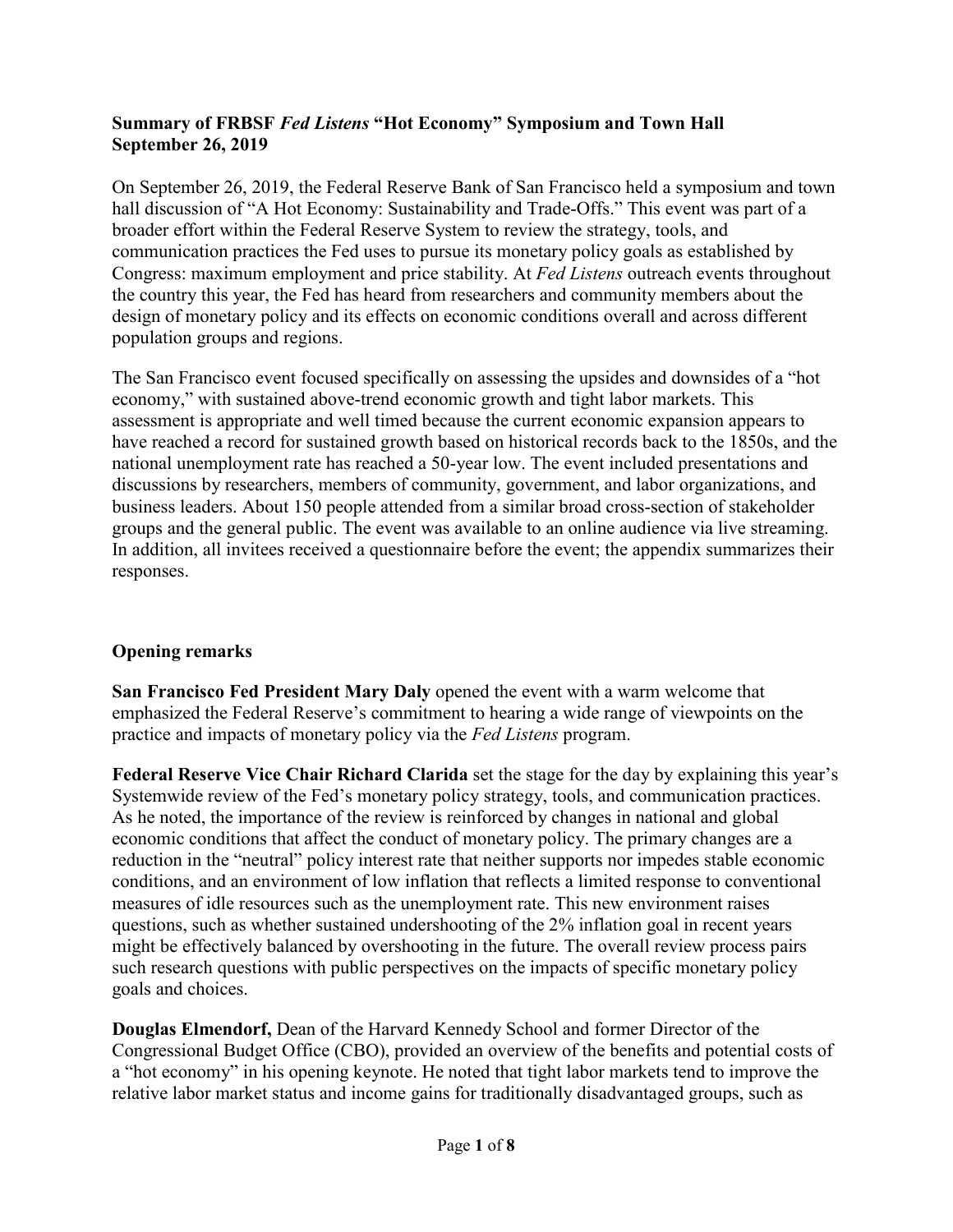racial and ethnic minorities and the less educated. This typically comes at the risk of an unwanted increase in inflation, although the current low inflation environment lowers that risk and calls for some experimentation with monetary policy. Both the presentation and the subsequent Q&A discussion emphasized that, because monetary policy alone is not sufficient to achieve ideal economic outcomes, other policymakers can play an important role. These include state and local governments, which may be more effective than the federal government in targeting policies to the groups and regions that need it.

# **Research panel**

The research panel presentations provided an analytically based discussion of the benefits and tradeoffs inherent in a hot economy.

**Jason Furman** from the Harvard Kennedy School emphasized the favorable labor market effects of the prolonged expansion, which has produced not only a very low unemployment rate but has also counterbalanced structural pressures pushing down prime-age labor force participation. He noted that wage gains net of price inflation have been positive in recent years, especially for those whose wages put them near the lower end of the distribution.

**Heather Boushey** of the Washington Center for Equitable Growth also discussed the favorable effects of accommodative monetary policy on low-wage workers. However, she stressed that long-term economic factors and perhaps also unconventional monetary policy tools such as large-scale asset purchases have contributed to a long-term trend of rising inequality of income and wealth.

**Douglas Holtz-Eakin** from the American Action Forum, also a former CBO Director, elaborated on some notable downsides to a hot economy. These include excessive price increases for important items such as housing coupled with rising risks of unwanted overall inflation; potential financial instability that could threaten the expansion; and risks to Fed independence in response to a perceived focus on hot-button issues such as rising income inequality.

**Sarah Bohn** from the Public Policy Institute of California discussed the desirable reductions in poverty arising from sustained economic growth. However, she also emphasized features of the California economy that have kept poverty above the national average even when the state economy is doing well. These include the high cost of living and the large number of low-wage jobs that are created even in a strong labor market.

**The Q&A discussion** focused primarily on the uneven distribution of the benefits and costs of a hot economy. Lower-income families are particularly exposed to the sharp increases in housing costs and prices of other services that often accompany hot economic conditions. Commenters noted that low interest rates associated with accommodative monetary policy tend to help existing homeowners via higher property values but may harm renters, whose rents rise. In response to a question, panelists expressed little concern about any potential downside from reduced educational investments due to improved job opportunities when the labor market is hot.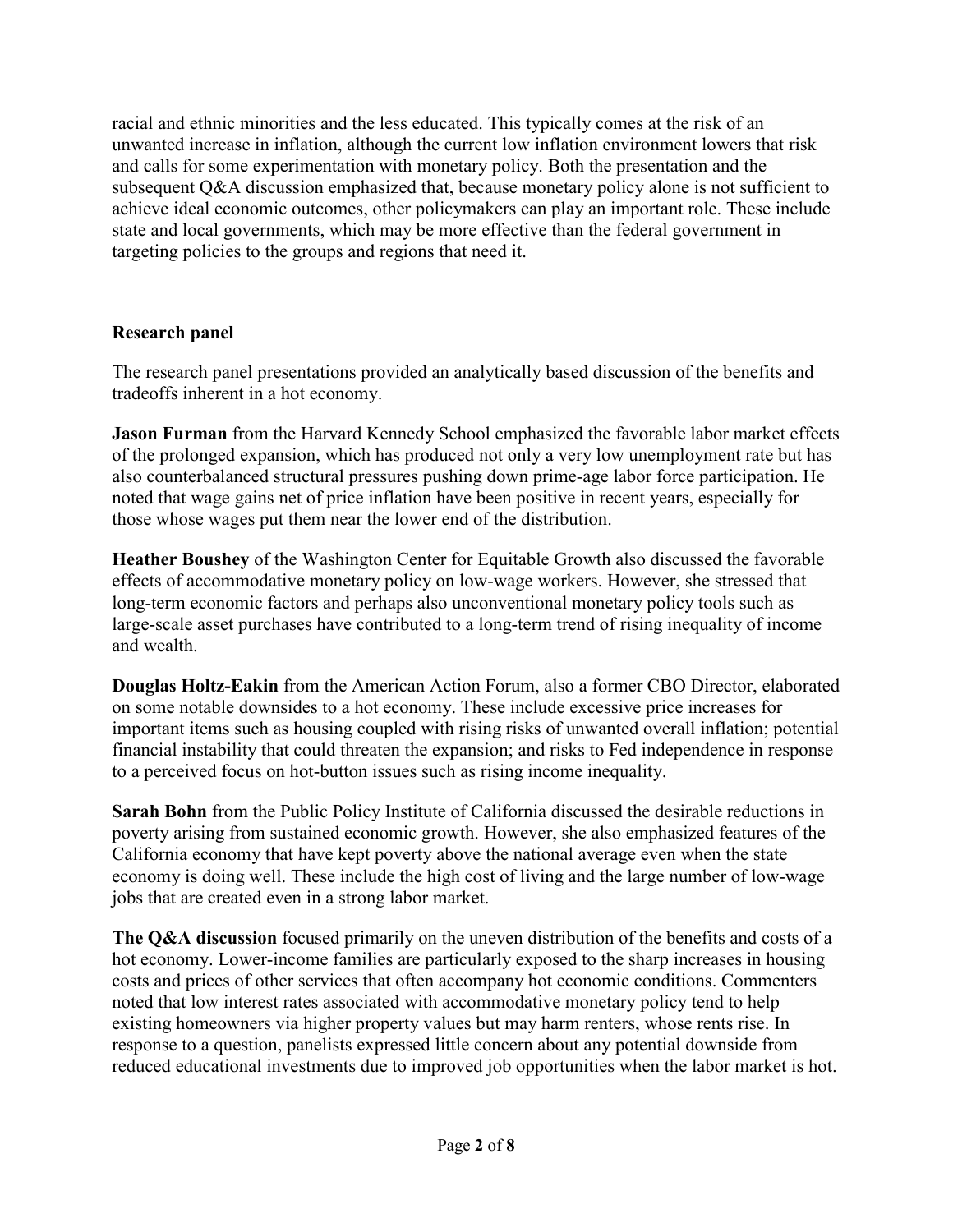# **Community panel**

The community panel provided an opportunity to gain perspectives from individuals who directly observe the economic conditions faced by disadvantaged population groups.

**Carolina Reid**, an Associate Professor of City and Regional Planning from UC Berkeley, set the stage for the discussion by providing an overview of the challenging economic conditions many communities face despite the hot economy. She emphasized the growing disparities in income, job benefits, wealth, housing costs, and access to credit across different groups in San Francisco and other California cities, despite generally favorable economic conditions. These broad disparities show little response to accommodative monetary policy and a hot economy, which highlights the importance of vigorously enforcing the Community Reinvestment Act and state and local policies to support disadvantaged groups.

**Carmen Rojas**, the Co-Founder and CEO of The Workers Lab in Oakland, echoed those comments by focusing on the limited benefits from the hot economy for low-wage workers in the San Francisco Bay Area and throughout the country. In the face of very high costs of living, many of the jobs created in recent years do not provide the wage rates, benefits, and work hours needed to adequately support families. This leaves many families in precarious financial situations. The persistence of these conditions has created a great deal of pessimism and disengagement for the communities with whom she works.

**Isela Gracian**, the President of the East Los Angeles Community Corporation, discussed the myriad challenges facing the low-income population in that area. Many of the residents are recent immigrants, often employed as street vendors. They face steep challenges in finding and maintaining stable employment and housing, or even gaining basic levels of public acceptance and a sense of personal safety. Gracian emphasized, "the population we work with [is] always feeling a strain, whether the economy is hot or not." Her portrayal of their circumstances suggested that any income increases from a hot economy are eclipsed by the increased housing costs and related challenges.

**Carrie Cihak**, Chief of Policy for King County, Washington, emphasized the wide economic disparities in the Seattle area and statewide. This reflects that many of the workers in highly paid sectors have been imported from out of state rather than "homegrown." For example, in contrast to the prevalence of highly paid tech and engineering jobs in her area, the state ranks quite low in high school graduation rates. Overall, she emphasized that she sees a "dual economy:" it is hot and hence very favorable for some groups but leaves others "getting burned," falling off the path of economic opportunity with little chance to get back on. Given the many low-wage jobs being created, Cihak noted that the Fed might consider thinking in terms of "fulfilled" or "full potential" employment, rather than simply "full" employment; this aligns with the broader concept toward which her county's agencies are working.

**The Q&A discussion** revolved around the panel's observations about limited opportunities for advancement despite the hot economy, in the absence of specific policy measures aimed at disadvantaged groups. Commenters noted that less restrictive housing regulations and a more proactive approach to low-income housing might help alleviate some of the challenges created by rapidly rising housing costs in urban areas. Regarding whether a strong economy makes it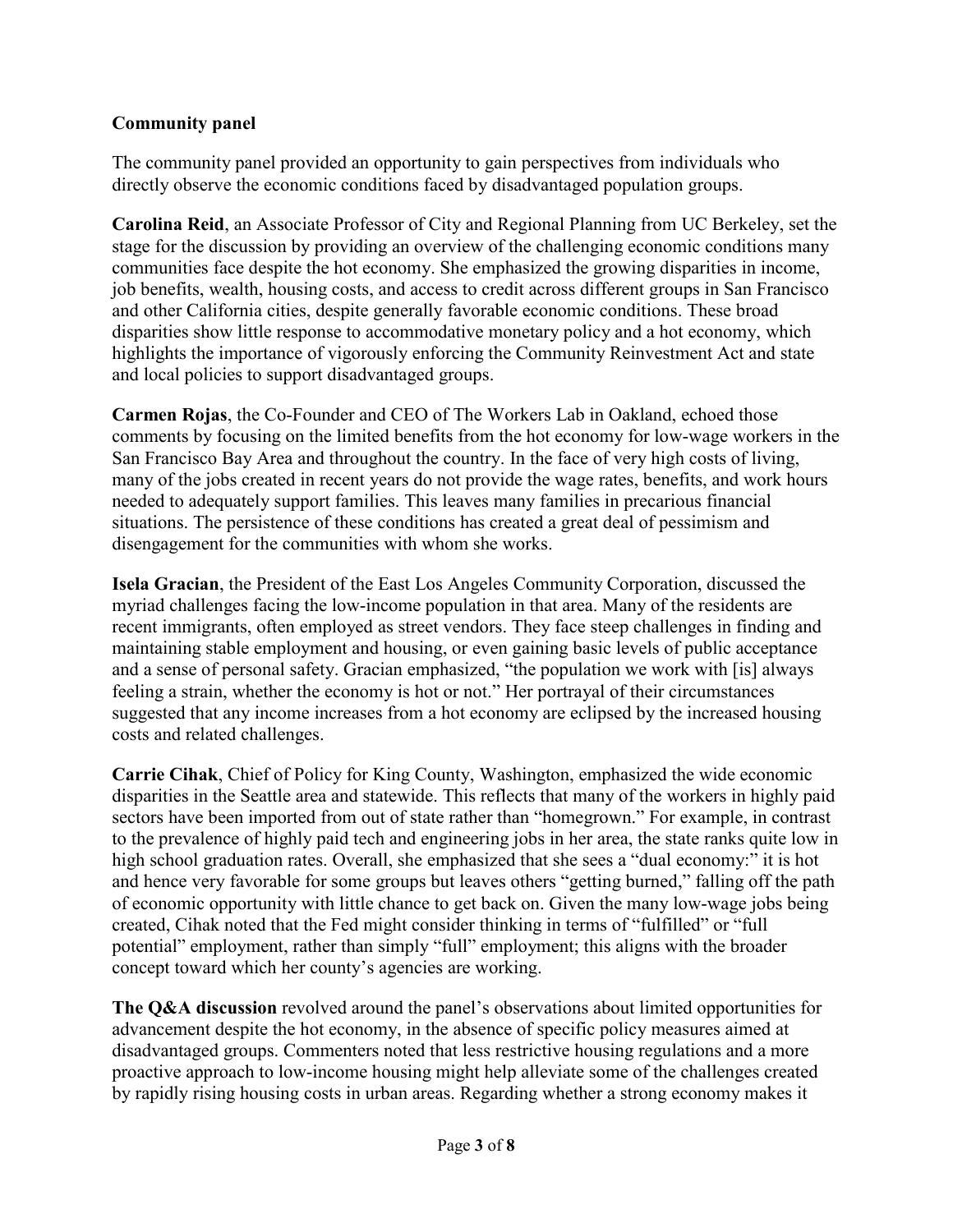more or less challenging to achieve favorable outcomes for low-income groups, the panelists generally indicated a mixed or neutral stance. One panelist noted that people struggling to make ends meet face an adverse psychological impact when the public perception is that the economy is strong and working to everyone's advantage.

## **Business panel**

The business panel provided a broad perspective on how companies and employees in a wide range of sectors have responded to the long expansion and tight labor markets. The panel consisted of the following individuals: **Chip Childs**, CEO of the airline company SkyWest, Inc.; Patricia Richards, CEO of SelectHealth, which administers health insurance plans throughout Utah, Idaho, and Nevada; **Rosemary Turner**, President (retired) of UPS Northern California District, the worldwide package delivery and logistics company; and **David White**, National Executive Director for SAG-AFTRA, the world's largest union for entertainment industry employees.

The panelists generally emphasized that despite the long expansion, their industries have grappled in recent years with long-term challenges for their business models and bottom lines. They cited a highly competitive product environment, often on a global scale, that merits cautious business strategies despite strong economic conditions. They also noted that the growth of international competition and globalized markets requires stable trade relations for sustained industry growth.

This competitive environment creates the need for continued innovation in their products and processes. Much of this takes the form of automation and other labor-saving innovations, which hold down growth in labor costs despite the tight labor market. New technologies are likely to undermine growth in some job categories, such as package delivery workers who may be replaced by automated drones. Although industry expansion in response to improved efficiency is expected to create new, different jobs that replace the jobs lost to automation, many of those jobs are likely to require additional training for existing or new staff.

One key question is whether widespread labor shortages are affecting compensation. The panelists pointed to substantial ongoing compensation increases in some sectors for both lowwage and high-wage employees. However, current and potential employees have placed growing emphasis on workplace culture, as reflected in an organization's mission and favorable employment conditions and benefits, including flexible hours and work location; these job conditions are increasingly viewed as viable substitutes for higher wages. The panelists also noted that many employers have altered their recruiting strategies and standards in response to tight labor markets. Companies have expanded their recruiting to reach wider geographic areas and previously neglected groups. In the extreme, some employers have started providing transportation from outlying areas to urban cores, or vice versa, to bring workers to jobs. In the airline industry, widespread pilot retirements have led to expanded recruiting efforts. Because a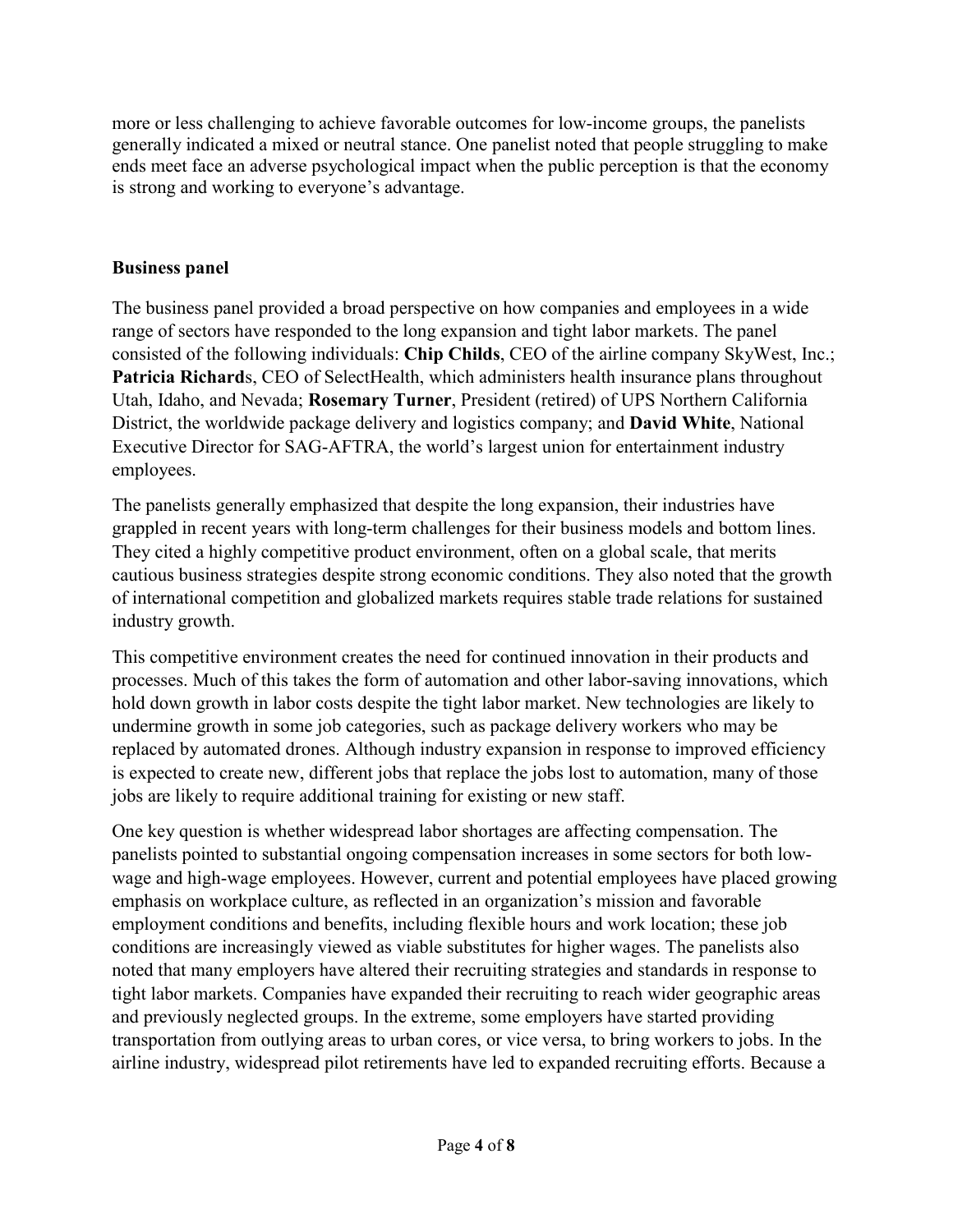college degree is not a strict requirement to become a pilot, this includes reaching out to high school students to make them aware of this career option.

**The Q&A discussion** expanded on some key issues. In response to a question about the need for retraining, panelists noted that colleges and universities are not sufficiently adaptable to prepare students for jobs of the future, necessitating increased direct training by employers. Regarding the apparent diminished relationship between tight labor markets and wage and price increases, the panelists agreed that industry competition forces them to look for alternatives, such as greater production efficiencies, rather than simply raising wages and prices.

# **Closing keynote**

**Professor Atif Mian** of Princeton University focused on the growth in debt-financed consumption spending over the past few decades in his final keynote address. He linked this pattern to rising income inequality. Specifically, he argued that growth in top incomes leads to increases in savings that are used to finance consumption growth for lower-income groups that otherwise have seen limited gains in purchasing power. Because the current expansion has relied largely on growth in consumer spending in recent years, this raises the possibility that the hot economy rests on a fragile foundation. Mian emphasized the importance of emerging from the current low interest rate environment to foster sustainable growth, although he noted that monetary policy is not a primary contributor to these developments.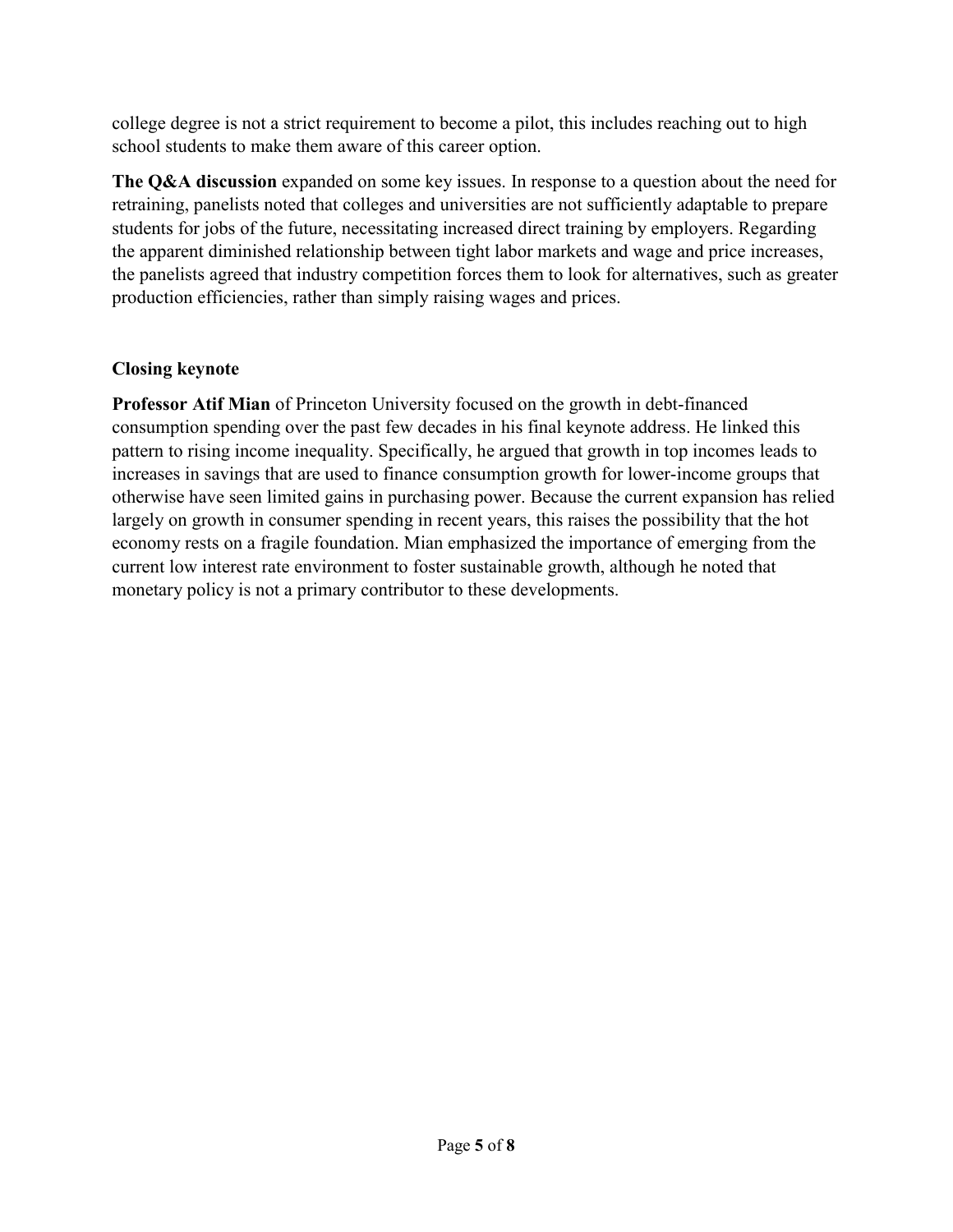# **Appendix: Results from Pre-Event Questionnaire**

In the months leading up to the *Fed Listens* town hall, the San Francisco Fed distributed a preevent questionnaire to all invitees and received 108 responses. We provide here a summary of takeaways from the response comments, followed by tabulations of numerical responses to scaled questions.

Respondents weighed the Fed's two statutory goals about evenly, though a slightly higher share viewed price stability as "very important" compared with maximum employment (79% vs. 72%). Several respondents stressed what they saw as a crucial link between the two goals: maximum employment can boost incomes and spending, growing the economy, but price pressures should be contained to preserve stability. Most respondents indicated that the Fed has achieved those goals well over the past few years, observing that unemployment has fallen noticeably without a significant run-up in inflation. However, specific comments noted that "the benefits of a 'strong' economy are not [being] equitably distributed," even though "top line figures for employment and inflation rates look very successful." A few respondents pointed to below-target inflation as a cause for concern.

Respondents viewed the labor market in 2019 as considerably stronger than in normal times, but many noted that wages have not risen as rapidly as in past periods of very low unemployment. In general, respondents cited the following advantages of running a tight labor market: improved wage growth, the inclusion of marginalized groups, added investment in worker training to reduce turnover, and broader economic growth that accompanies hot labor markets. For disadvantages, participants noted the threat of unsustainable inflation, disproportionate increases in housing costs, high worker turnover, and constraints on business expansion arising from worker shortages. In the current tight labor market, participants reported a mixed picture of whether wage increases are keeping pace with increases in the local cost of living. By a slim margin, most said wages have been growing faster than the cost of living, while many saw equal growth, and over a quarter of respondents said wage growth has not been keeping pace, due in large part to briskly rising housing costs. Almost half of participants judged that moderateincome households benefit more than low-income households from periods of low unemployment, owing to differences in skills, mobility, and exposure to automation and offshoring.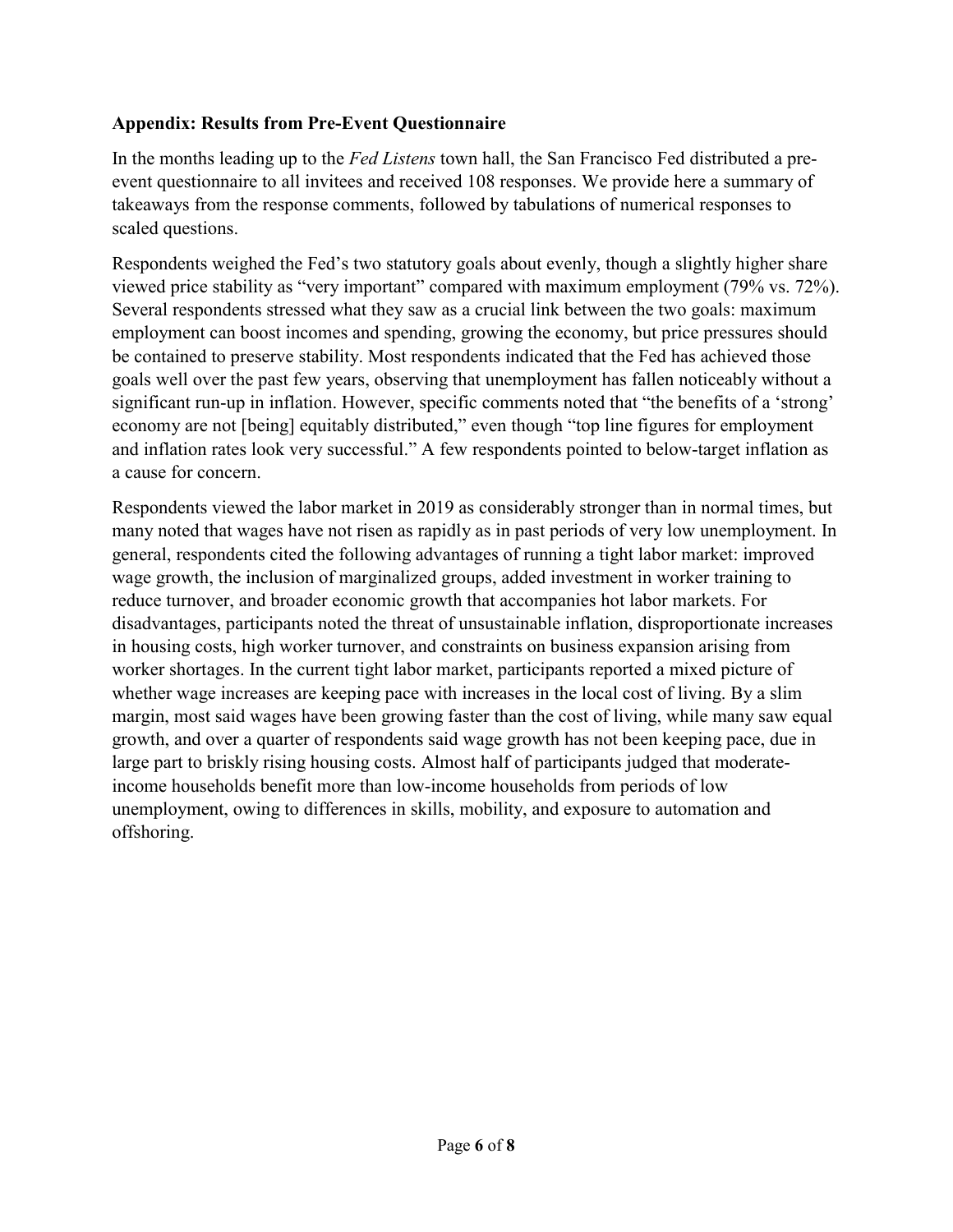### **Numerical summary:[1](#page-6-0)**

l

|                    | Not important | Somewhat important | Very important |
|--------------------|---------------|--------------------|----------------|
| Maximum employment | $2\%$ (2)     | $26\% (25)$        | $72\%$ (71)    |
| Price stability    | $1\%$ (1)     | $20\%$ (19)        | 79% (76)       |

How important are the Fed's two statutory goals--maximum employment and price stability?

Over the past few years, how well do you think the Fed has done at achieving each of its two statutory goals?

|                    | Not successful | Modestly successful   Very successful   Fully successful |             |             |
|--------------------|----------------|----------------------------------------------------------|-------------|-------------|
| Maximum employment | $3\%$ (3)      | $14\%$ (13)                                              | $39\% (35)$ | $43\%$ (39) |
| Price stability    | $6\%$ (5)      | $26\% (23)$                                              | $41\%$ (36) | $26\% (23)$ |

How strong has your local labor market been in 2019, compared with typical conditions and also with past periods of very low unemployment rates ("peaks," such as 2006-07, 1999-2000, etc.)? Please consider job availability, wages and hours offered, other job benefits, etc.

|                                     | Much<br>weaker | Somewhat<br>weaker | About the<br>same | Somewhat<br>stronger | Much<br>stronger |
|-------------------------------------|----------------|--------------------|-------------------|----------------------|------------------|
| Compared with typical<br>conditions | $3\%$ (2)      | $4\%$ (3)          | $8\%$ (6)         | $29\% (23)$          | 58% (46)         |
| Compared with past<br>peaks         | $4\%$ (3)      | $6\%$ (5)          | $11\%$ (9)        | $43\%$ (34)          | $36\% (29)$      |

Relative to increases in the local cost of living, recent wage increases have been:

|           | Much smaller   Somewhat smaller |             | About the same Somewhat larger   Much larger |           |
|-----------|---------------------------------|-------------|----------------------------------------------|-----------|
| $5\%$ (4) | $22\%$ (18)                     | $36\% (30)$ | $35\% (29)$                                  | $2\%$ (2) |

<span id="page-6-0"></span> $<sup>1</sup>$  Share of responses for each choice is reported, with number of respondents for each choice in</sup> parentheses. Shares may not sum to 100 due to rounding.